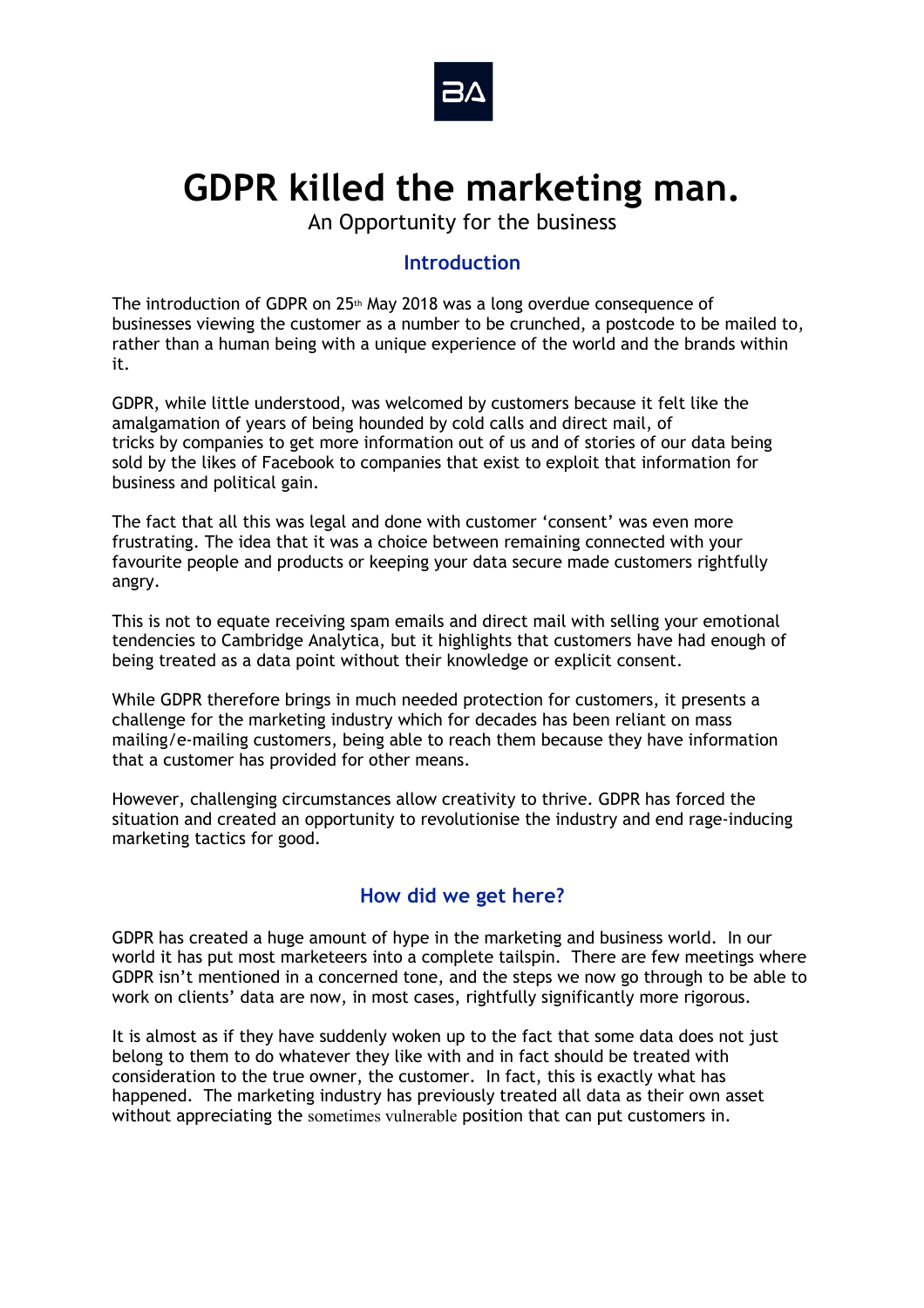GDPR is a reaction to the many deep seated flaws that still permeate in marketing today. You do not need to look far back to think of numerous examples of marketing teams taking liberties:

- Junk mail through letterboxes (while less prevelant in a digital age it is still not uncommon)
- Sales calls at all hours of the day (again, the digital age has sadly not made this a thing of the past)
- Spam email
- Opt-in/Opt-out tricks every time you signed up for something or bought a product (GDPR has fortunately had a significant positive impact on this)
- Not to mention the almost daily data breaches reported in the news.

The list goes on and yet it's not surprising. For years all marketeers have heard is to be more customer-centric, to put the customer at the heart of the business. Well, that is what they've done, quite literally, but sadly with no regard to the customer themselves.

As customers we can all recognise the feelings of frustration and outrage that a brand believes it is OK to clutter our hallways with direct mail, affectionately referred to by those in the industry as "shit that folds". Nearly all of us have felt the frustration of painstakingly navigating click boxes trying to ensure we don't get a barrage of unwanted emails only to find somehow they still sneak through.

To top it all off, the customer has been saying "No" for years. Signs saying 'No Junk Mail' on letterboxes feature across the country, while landlines have built in filters to prevent cold-calling, and few people answer the phone to unrecognised numbers anymore.

GDPR has now come along, after years of the customer being ignored and told the marketing industry that "No, really does mean No".

The marketing industry has been obsessed with, even addicted to, customer data (though rarely using it with any great effect, instead choosing to mass market), and now it needs to go cold turkey.

## **So, what next?**

At Beyond Analysis we never use customer data. In fact, we avoid it like the plague. Initially this came from a way to avoid all the costs associated with the additional security required to satisfy any client checks, as well as minimising the time required to spend worrying about keeping this safe and secure.

As a result, we learned how to solve business problems creatively without resorting to invasive direct communication. It also helped that we couldn't stand the idea of being involved in anything that industry insiders referred to as 'shit that folds'.

So instead we went on a journey of looking for ways to build up a rich and detailed picture of our clients' customers that taught us why knowing exactly who customers are just isn't important at all:

• We stopped looking at things through the business lens and started deploying a customer lens. For example, a box of Crunchy Nut to a business might be known for the space it takes up on a shop shelf and it's markup, while for a customer it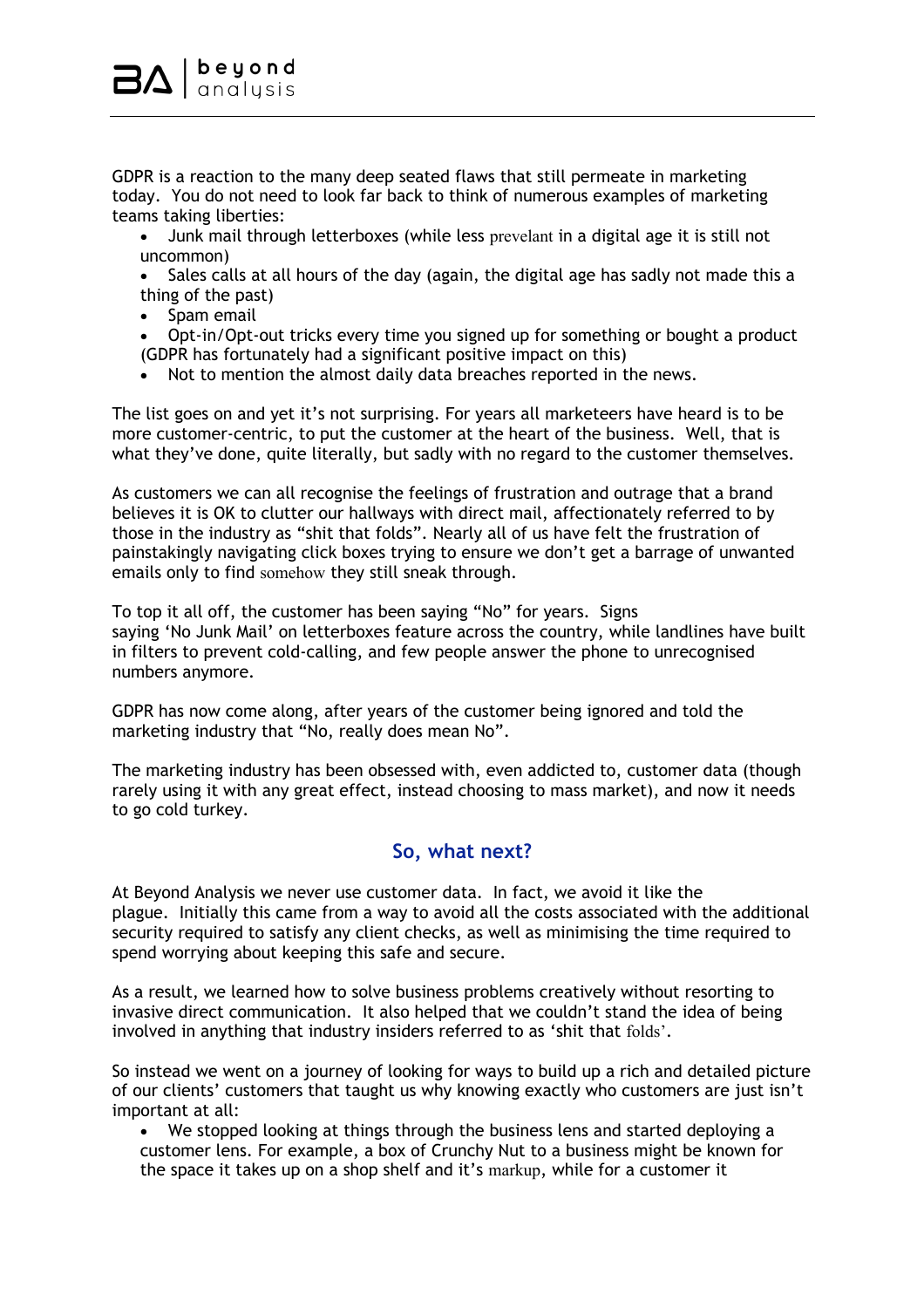is a convenient, quick, kid-friendly meal solution and something they have to fit in their cupboard.

• We started looking for other data sources that could help us and went for what some would expect to be some of the most sensitive data in the world, debit and credit card data, which in actuality can be completely anonymous and therefore protective of the customer.

• We focused our analytics efforts on the customer journey or experience so that we could see where a customer comes from, how they interacted with the business, when and where those interactions changed and ultimately what did they end up buying (or not).

What we then learned was that all these great insights were only going to be useful to our clients if our people understood it and used it and actually *did* something with it. So we focused on how to get insights and information out to the front line. Our clients do not make serious money from our work when it remains in the hands of marketing or insight teams, but they have made huge impacts when operations teams are brought in and have the right information at the right time.

What we've been discovering is that what we are doing goes back to the very core of successful business.

We've shifted our focus from Marketing making products look and sound shiny and ramming that message home to our customers at every available opportunity to hit some arbitrary KPIs. We've shifted away from trying to boost demand via targeted marketing or trying to create a sense of need that doesn't exist.

Instead, what we've moved towards is creating better value propositions at the supply end, helping our clients let their product and product experience speak for themselves.

We are encouraging our clients to move away from "annoying" marketing to "constructive" marketing, where:

- Businesses shift from tracking customer behaviour (which has been shown to make customers uncomfortable) to **forecasting** their needs, enabling businesses to better meet these needs (an outcome which has been shown to be valued by customers).
- Making businesses faster/leaner/meaner, by giving them the right tools such as intelligent alerts rather than pages of excel reports, so they can respond to their customers needs in time
- Help design better experiences pairings of products that are either essential or work well together, better pricing to bring customers in and keep them loyal.

All of which can be done without identifying a single customer and instead looking at the aggreagate.

We respect customers' privacy because it matters, because it is their right and most of all because we want them to love our products and buy them because of that.

## **Conclusion**

Clearly we are entering a new era of marketing, forced upon the industry by long overdue regulation. While the transition may not be easy, it does not mean marketing industries need to fall back on mass-media marketing. This is an ideal time to embrace the